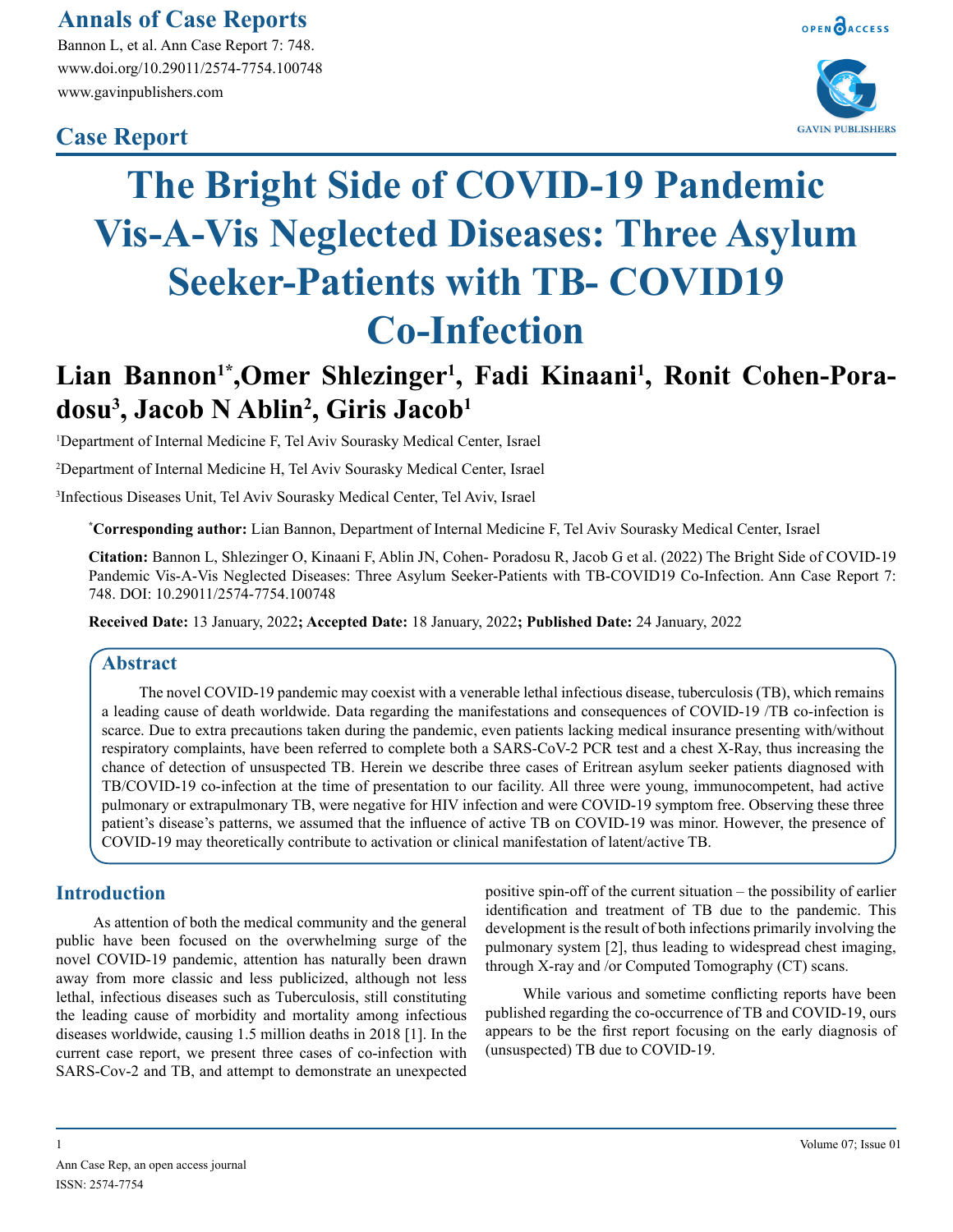#### **Case Presentation**

#### **Case Number 1**

A 34-year-old Eritrean - born male patient, with a history of chronic progressive low back pain, presented to the Emergency Room (ER) due to new onset weakness of the lower extremities. Upon arrival, PCR of SARS-CoV-2 was found to be positive with cycle threshold (Ct) value of 22. A Chest X - ray exam was normal. The patient was admitted to a COVID-19 isolation ward and underwent a whole-body CT which showed a collection, suspected as abscess, adjacent to the C6-T3 vertebrae, invading the spinal canal, with signs of a pathological fracture in in the T1-2 vertebra, suspected as Pott's disease (Figure 1A). Bilateral collections were also demonstrated in the psoas muscles, with invasion and pathological fractures of adjacent vertebrae (Figure 1B, Figure 1C). The patient was totally asymptomatic regarding his COVID-19 infection. The psoas muscle collections were externally drained and microbiological examination of the pus was positive for TB on both PCR and culture. After multidisciplinary consultation, including neurosurgeons and infectious diseases specialists, a conservative (non-surgical) therapeutic plan was elected. The patient was treated with Isoniazid, Rifampicin, Pyrazinamide, and Ethambutol as well as with corticosteroids.

#### **Case Number 2**

A 32-year-old Eritrean – born male patient, with a past medical history of untreated type 2 diabetes mellitus, presented with one week of cough, shortness of breath and postprandial nausea and vomiting. He denied fever, weight lost, night sweat or hemoptysis. Upon ER admission, a chest x-ray was performed and revealed an infiltrate in the right upper lobe. PCR of SARS-CoV-2 was positive with cycle threshold (Ct) value of 26, and the patient was admitted to a COVID-19 designated ward. Chest CT demonstrated a large consolidation in the right upper lobe, with smaller infiltrates in the right lower lobe and enlarged mediastinal lymph-nodes (Figure 2). No evidence of COVID-19 typical imaging findings were found. Induced sputum was preformed and was positive on Ziehl-Neelsen stain and a positive PCR of Mycobacterium Tuberculosis (MTB) was found. Treatment was started with Isoniazid, Rifampicin, Pyrazinamide and Ethambutol. Twenty-one days later, PCR of TB and Ziehl-Neelsen stain in sputum were negative.

#### **Case Number 3**

A 30-year-old Eritrean - born male with no significant past medical history, was presented with productive cough, abdominal pain accompanied with postprandial nausea and vomiting for the last two weeks. The patient reported reduced appetite and weight loss over the last few weeks. He denied fever, night sweats, hemoptysis or diarrhea.

Upon examination in the ER, chest x-ray demonstrated a smallto-moderate bilateral pleural effusion. PCR for SARS-CoV-2 was positive with cycle threshold (Ct) value of 17, and the patient was admitted to a COVID-19 isolation ward for further evaluation.On admission, chest CT was performed and showed a left loculated pleural effusion within the interlobar fissure, round atelectasis, and a small right pleural effusion with pleural thickening in the posterior aspect of the lung (Figure 3A). No evidence of COVID-19 typical imaging findings was found. Abdominal - pelvic CT showed ascites with enhancement and thickening of the peritoneal layers, with nodular omental infiltration and necrosis. Spinal damage was also demonstrated, with L3-L4 involvement and penetration of the spinal canal (Figure 3B). A hypodense organized process ("cold abscess") was visible within the psoas muscle as well as inguinal adenopathy. The findings were interpreted as being compatible with Pott's disease. Multiple sputum tests returned negative for both MTB PCR and culture, as well as for Ziehl – Neelsen stain. A Pleurocentesis yielded 250ml of exudative fluid. Fluid tests showed an ADA level of 53U/L, with no evidence of empyema, negative bacterial culture and no malignant cells. A peritoneal tap showed serosal fluid with ADA level of 67U/L. Eventually, an excisional biopsy of an inguinal lymph node was performed which was positive for MTB PCR and culture. He started treatment with Isoniazid, Rifampicin, Pyrazinamide and Ethambutol.

#### **Outcome and Follow-Up**

In all three patients, a rapid clinical improvement was observed, with no subsequent neurological deficit. All patients were referred for follow up and treatment at a specialized Tuberculosis center after discharge.

#### **Discussion**

Notwithstanding the immense impact of the COVID-19 pandemic, TB, one of the most ancient of human infectious diseases, remains a major cause of morbidity and mortality worldwide. Tuberculosis, one of the classical great masqueraders, may currently challenge the diagnosis of COVID-19, sharing similarities in various aspects. Thus, social factors such as lower socioeconomic condition, overcrowding and diabetes; mode of transmission through airborne droplets; clinical symptoms such as fever, cough, weakness may all overlap between TB and COVID-19,[3]. Currently, relatively little is known regarding the clinical significance of co-infection with these two pathogens, e.g., regarding the possibility of COVID-19 causing reactivation of latent TB or exacerbation of active disease. Similarly, it is hard to estimate to what extent TB may increases the risk of developing severe COVID with pulmonary manifestations such as ARDS and thromboembolism.

In the course of COVID-19, immunopathological damage is mainly attributed to the low lymphocytes count caused by SARS-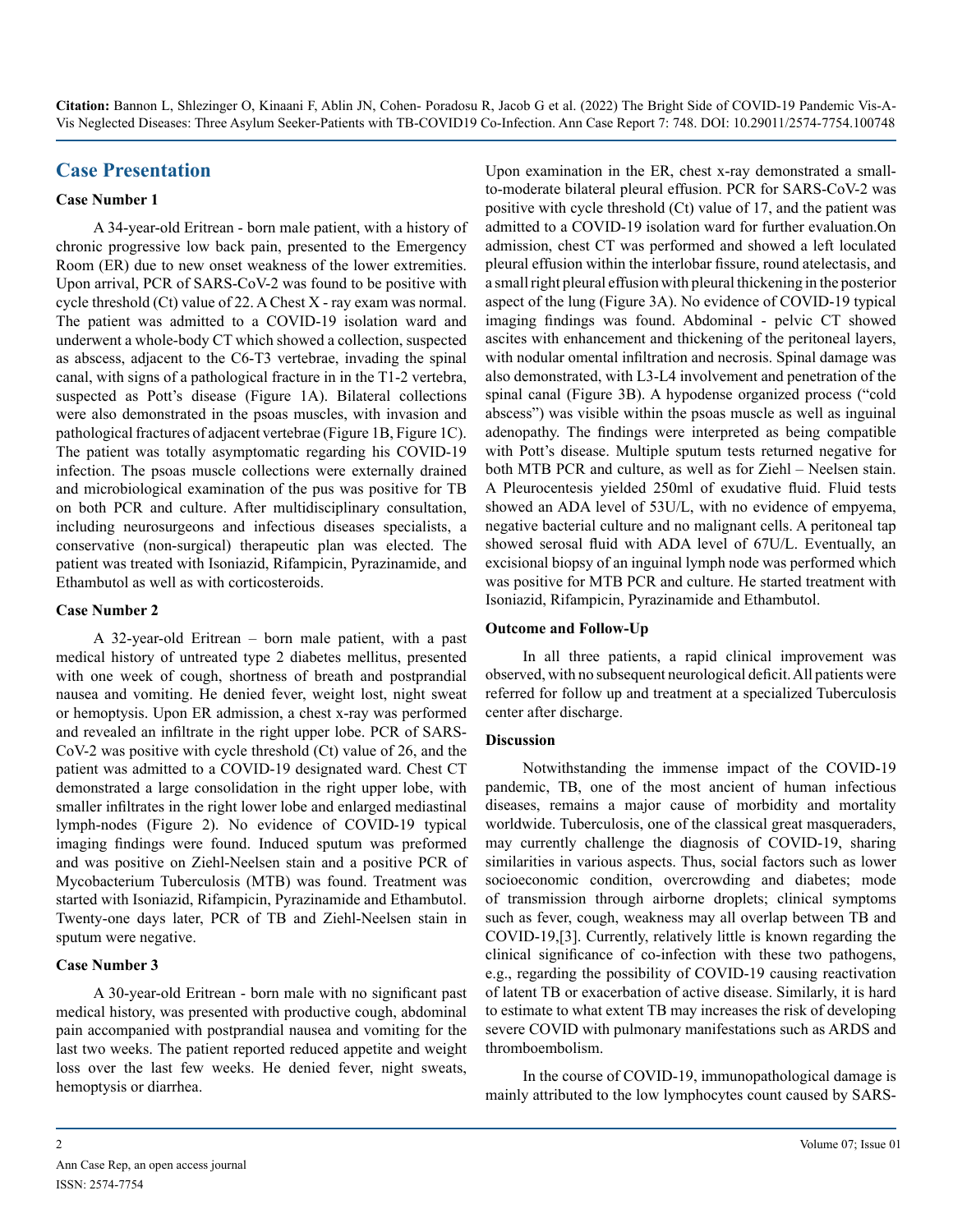CoV-2, which initiates an aggressive inflammatory response and tissue damage through increased levels of cytokines and enhanced pulmonary neutrophile infiltration. Theoretically, COVID-19 / TB co-infection might lead to a delay in the development of the cytokine storm typical of severe COVID-19 on the one hand, while on the other hand late-stage T-cell exhaustion may predispose to TB reactivation. Thus, Pathak et al,[4], have reported on a stem cell - mediated defense mechanism activated by COVID-19 which may activate latent TB. Mousquer et al. [5], have reviewed six studies of patients with COVID-19 /TB co-infection. They suggest that both active and previous history of TB may increase susceptibility to SARS-CoV-2 and worsen the clinical course of COVID-19 infection. A study conducted by Liu et al. [6], also suggested that patients with TB are more susceptible to SARS-Co-2 and to progression to severe COVID-19 disease. On the other hand, Chen H. et al have suggested that COVID-19 might boost the progression and development of TB [7], while additional recent reviews have asserted that there is no evidence of a direct association between TB and COVID-19 progression [8-10].

In the three herein reported cases, all patients were asymptomatic, and without any typical imaging findings, regarding their COVID-19 infection.Based on the history and clinical manifestations, patients 1 and 3 appear to have developed active extra-pulmonary TB before being infected with COVID-19. In these patients, we assumed COVID-19 may have worsened TB manifestations. Based on Patient 2 history and clinical display, he appeared to develop active pulmonary TB adjacent to COVID-19. In this case we assumed COVID-19 promoted his TB pulmonary disease.Whether the extent of spread of the extra pulmonary mycobacterial disease in these young, otherwise immunocompetent patients may indicate a deleterious immunomodulatory effect of SARS-CoV-2 infection is hard to establish. According to a recent review by Di Gennaro et al and by WHO report, the impact of COVID-19 pandemic on TB has resulted in a diagnostic delay, reduction in hospitalization, increment of severity of clinical manifestation and TB death [11-12]. However, all three cases reported here occurred among patients born in Eritrea and living in Israel for several years. This population is considered to be at high risk for TB infection and may suffer from difficulties at acquiring medical attention, thus being at risk for delayed diagnosis. Earlier detection of unsuspected tuberculous infection due to COVID-19 related imaging is thus an unexpected positive effect.

#### **Learning Points/Take Home Messages**

In conclusion, the current case report demonstrates the association of SARS-CoV-2 with active tuberculous infection, both pulmonary and extra pulmonary, and raises the question of a possible immunomodulatory link between the two processes. On the other hand, the cases draw attention to the possibility of early diagnosis of TB during the COVID-19 pandemic, due to increased hospitalization and investigation of patients with COVID19, particularly in populations in which TB is endemic and access to medical care is limited. Further research is warranted regarding the immunological and epidemiological interactions between SARS-CoV-2 and Tuberculosis

- Due to increased hospitalization and investigation of patients with COVID19 in Israel,
- number of early Tb diagnosis cases increased.
- There is an association of SARS-CoV-2 with active tuberculous infection, both pulmonary and extra pulmonary
- SARS-CoV-2 infection may worsen Tb manifestation or prompts Tb pulmonary disease.
- MTB infection did not seem to influence on COVID-19 clinical manifestations.



**Figure 1A:** CT of cervical spine demonstrating a fluid collection adjacent to C6-T3 vertebrae and pathological fractures in T1-2 vertebrae.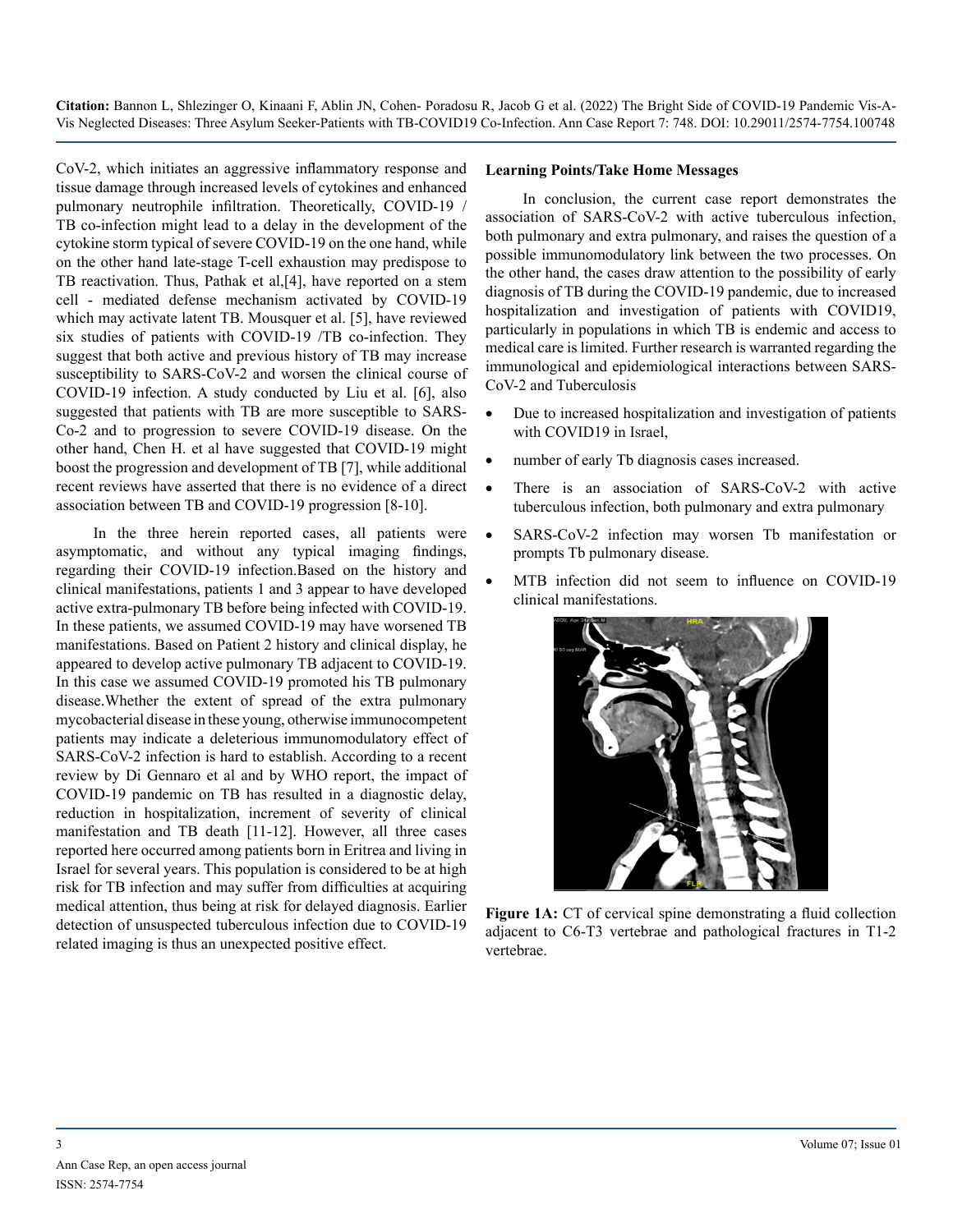

**Figure 1B:** Pelvic CT demonstrating two fluid collections in the psoas muscle.



**Figure 1C:** Lumbar CT in a sagittal and coronal view, demonstrates lumbar vertebrae involvement.



**Figure 2:** Chest CT demonstrating a large consolidation in the right upper lobe, with smaller infiltrates in the right lower lobe.



**Figure 3A:** Chest CT demonstrating a left loculated pleural effusion within the interlobar fissure, round atelectasis, and a small right pleural effusion with pleural thickening in the posterior aspect of the lung.



**Figures 3B:** Pelvic CT demonstrating involvement of L3-L4 vertebrae and penetration of the spinal canal.

#### **References**

- 1. [Harding E. \(2020\) WHO global progress report on tuberculosis](https://pubmed.ncbi.nlm.nih.gov/31706931/)  [elimination. The Lancet Respiratory Medicine. 8: 19.](https://pubmed.ncbi.nlm.nih.gov/31706931/)
- 2. Esakandari H, Nabi-Afjadi M, Fakkari-Afjadi J, Farahmandian N, Miresmaeili SM, Bahreini E. (2020) A comprehensive review of COVID-19 characteristics. Biological Procedures Online. 22: 1-0.
- 3. [Singh A, Prasad R, Gupta A, Das K, Gupta N. \(2020\) Severe acute](https://pubmed.ncbi.nlm.nih.gov/32697060/) [respiratory syndrome coronavirus-2 and pulmonary tuberculosis:](https://pubmed.ncbi.nlm.nih.gov/32697060/)  [convergence can be fatal. Monaldi Archives for Chest Disease. 22: 90.](https://pubmed.ncbi.nlm.nih.gov/32697060/)
- 4. Pathak L, Gayan S, Pal B, Talukdar J, Bhuyan S, et al. (2020) Coronavirus activates a stem cell-mediated defense mechanism that reactivates dormant tuberculosis: implications in COVID-19 pandemic. bioRxiv.